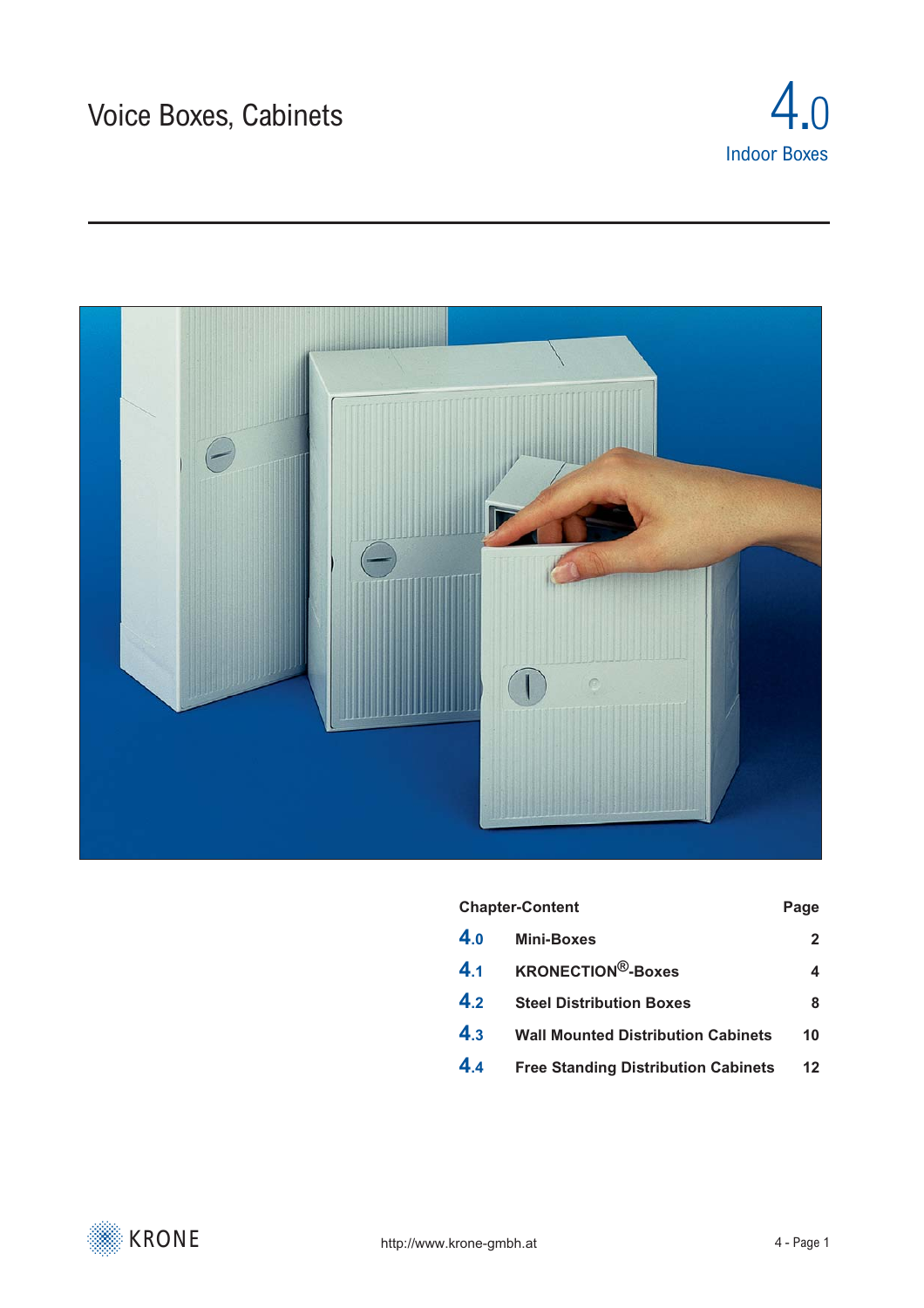## <span id="page-1-0"></span>LSA-PLUS®-Mini Box for 2 pairs and 10 pairs

| Order No.     | Mini Box for 2 DA     | Pack |
|---------------|-----------------------|------|
| 6562 1 001-00 | LSA-PLUS Mini Box 8/2 | 1 pc |

Box for wall mounting, with integrated module for 2 pairs and high cover, overvoltage protection can be retrofitted.

Dimensions in mm ( $h \times w \times d$ ): 80  $\times$  65  $\times$  35

Picture: LSA-PLUS Mini Box 8/2 with LSA-GDT Magazine

| Order No.     | Overvoltage protection for<br>Mini Box for 2 pairs | Pack |
|---------------|----------------------------------------------------|------|
| 6430 2 001-00 | LSA-GDT magazine 8/2                               |      |
|               | for 4 GDT 8x6                                      | 1 pc |
| 6717 3 343-01 | GDT 8x6, MK, 230V, 10kA                            | 1 pc |
| 6417 2 010-00 | <b>LSA-GDT</b> failsafe                            | 1 pc |
| 6430 2 003-00 | LSA test adapter 8/1                               | 1 pc |

Magazines can be equipped with 4 pcs GDT 8x6 and 4 pcs LSA-GDTfailsafes.

LSA-test adapter for connecting 1 pair of the LSA-PLUS connection element with two 4mm banana plugs.

| Order No.     | Mini Box for 10 pairs, shallow | Pack <sup>1</sup> |
|---------------|--------------------------------|-------------------|
| 6591 1 001-00 | LSA-Mini Box 8/10, shallow     |                   |
|               | (VVD 85)                       | 1 pc              |

Box for wall mounting, with integrated module for 10 pairs and cover. (No overvoltage protection can be retrofitted.) Dimensions in mm (h x w x d):  $85 \times 164 \times 28.5$ 

| Order No.     | Mini Box for 10 pairs, deep | Pack |
|---------------|-----------------------------|------|
| 6591 1 004-00 | LSA-Mini Box 8/10, deep     |      |
|               | (VVD 85)                    | 1 pc |

Box for wall mounting, with integrated module for 10 pairs and high cover, overvoltage protection can be retrofitted. Dimensions in mm (h x w x d): 85 x 164 x 39,5

| Order No.     | Overvoltage protection<br>for 10 DA Mini Box | Pack |
|---------------|----------------------------------------------|------|
| 6432 2 001-00 | LSA-GDT-magazine 8/10                        |      |
|               | for 20 GDTs 8x6                              | 1 pc |
| 6717 3 343-01 | GDT 8x6, MK, 230V, 10kA                      | 1 pc |
| 6417 2 010-00 | <b>LSA-GDT</b> failsafe                      | 1 pc |
| 6430 2 003-00 | LSA test adapter 8/1                         | 1 pc |

Magazines can be equipped with 20 pcs GDT 8x6 and 20 pcs LSA-GDT failsafes.

LSA test adapter for connecting 1 pair of the LSA-PLUS connection element with two 4mm banana plugs.









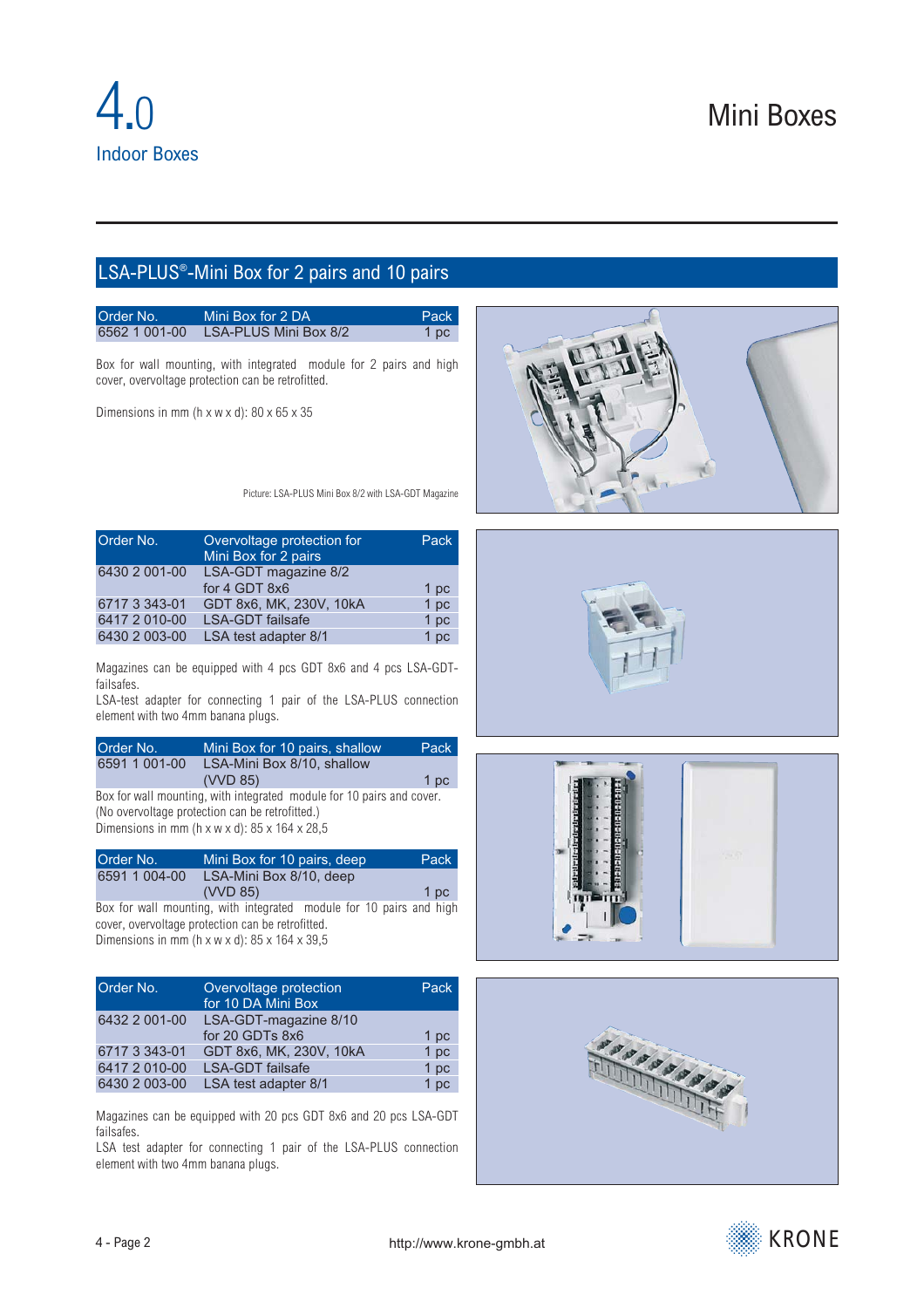

|                                                                      | LSA-PLUS <sup>®</sup> -Mini Boxes for 10 pairs and 20 pairs                                                                                                                                                                                                                                                                               |   |
|----------------------------------------------------------------------|-------------------------------------------------------------------------------------------------------------------------------------------------------------------------------------------------------------------------------------------------------------------------------------------------------------------------------------------|---|
| Order No.<br>6429 1 078-00                                           | Mini Box for 10 pairs with<br>Pack<br>disconnection module 2/10<br>LSA-PLUS Mini Box 201 D<br>for 10 pairs<br>1 <sub>pc</sub><br>Box for wall mounting, with LSA-PLUS disconnection module 2/10 and<br>common contact strip. Shallow cover, overvoltage protection cannot be<br>retrofitted. Dimensions in mm (h x w x d): 170 x 120 x 44 | ъ |
| Order No.<br>6429 1 076-00                                           | Mini Box for 20 pairs<br>Pack<br>with disconnection module 2/10<br>LSA-PLUS Mini Box 201 D<br>for 20 pairs<br>1pc<br>Box for wall mounting, with two LSA-PLUS disconnection modules 2/10<br>and common contact strip. Shallow cover, overvoltage protection cannot<br>be retrofitted. Dimensions in mm (h x w x d): 170 x 120 x 44        |   |
| Order No.<br>6429 1 023-00<br>modules 2/10 and common contact strip. | Pack<br>Mini Box for up to 20 pairs<br>with LSA-PLUS modules 2/10<br>LSA-PLUS Mini Box 201 C<br>without modules<br>1 pc<br>Box for wall mounting, prepared for two LSA-PLUS disconnection<br>Shallow cover, overvoltage protection can not be retrofitted.<br>Dimensions in mm ( $h \times w \times d$ ): 170 $\times$ 120 $\times$ 30    |   |
| Order No.<br>6429 2 001-00<br>6196 2 001-00                          | Accessories for Mini Box 201C<br>Pack<br><b>LSA-PLUS Mini Box</b><br>common contact strip 201 A<br>1 pc<br><b>LSA-PLUS-</b><br>connection module 1/10<br>10 pcs                                                                                                                                                                           |   |

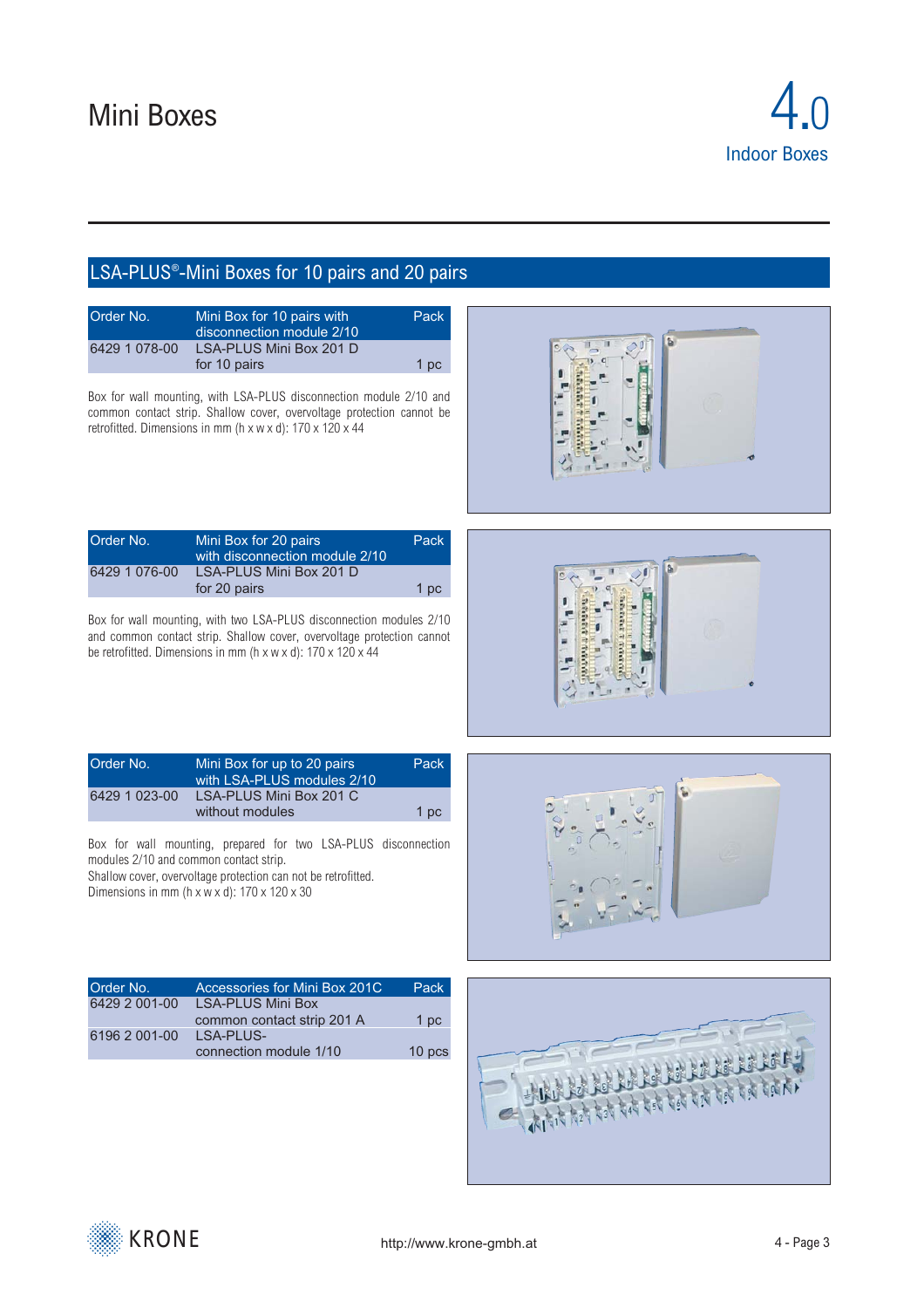## <span id="page-3-0"></span>KRONECTION® Box

KRONECTION boxes are extraordinarily versatile, they are manufactured in three compact sizes with variable depth, and are designed for surface and flush mounting. With just a few components, a high degree of flexibility for material stock is achieved at low cost. The box is made of polystyrene, a self-extinguishing plastic, thus ensuring corrosion-free, highly impact-resistant, stable and maintenance-free use. All installation aids, such as cable entries, cable fixing eyes and wire guide rings, already form an integral part of the KRONECTION box.

#### Technical Data

| Material:                                 |                               | Polystyrol, painting - grey RAL 7035                                |  |  |
|-------------------------------------------|-------------------------------|---------------------------------------------------------------------|--|--|
| Flame resistance:                         |                               | according to UL 94 V-O                                              |  |  |
| Protection:                               | IP 30 according to DIN 40 050 |                                                                     |  |  |
| Climatic conditions:                      |                               | for dry and moist rooms (depends entirely on the modules installed) |  |  |
| Temperature range:                        | storage                       | $-50+65$ °C                                                         |  |  |
|                                           | operation                     | $-20+65$ °C                                                         |  |  |
| Gas and salt mist test without influence. |                               |                                                                     |  |  |

| Maximum capacity of the KRONECTION Boxes equipped with LSA-PLUS | Series <sub>1</sub> | Series <sub>2</sub> |
|-----------------------------------------------------------------|---------------------|---------------------|
| Data: Numbers of pairs                                          |                     |                     |
| <b>KRONECTION Box I</b>                                         | 20                  | 30                  |
| <b>KRONECTION Box II</b>                                        | 40                  | 50                  |
| <b>KRONECTION Box III</b>                                       | 80                  | 100                 |



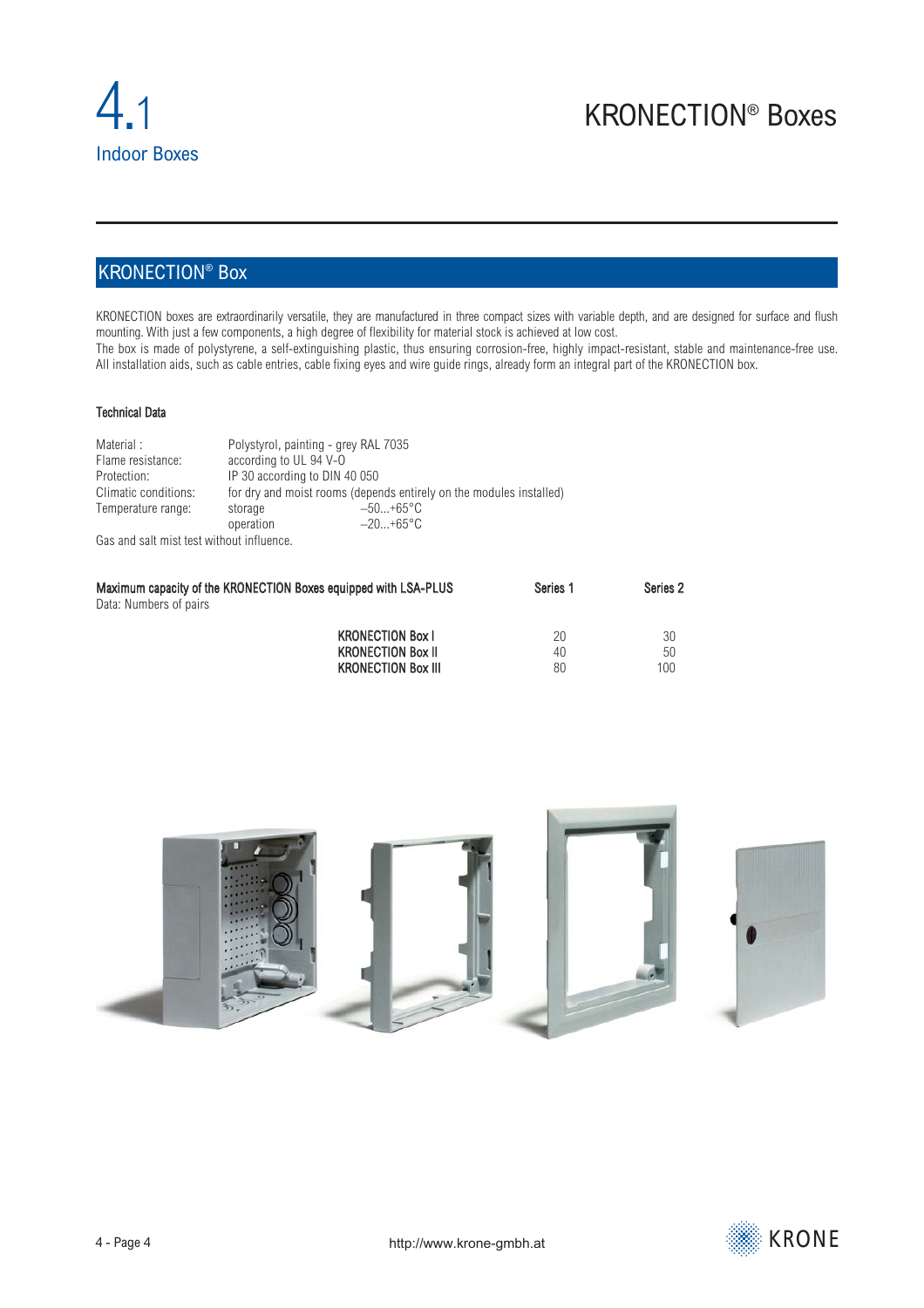

## KRONECTION® Box I for 30 pairs (LSA-PLUS Series 2)



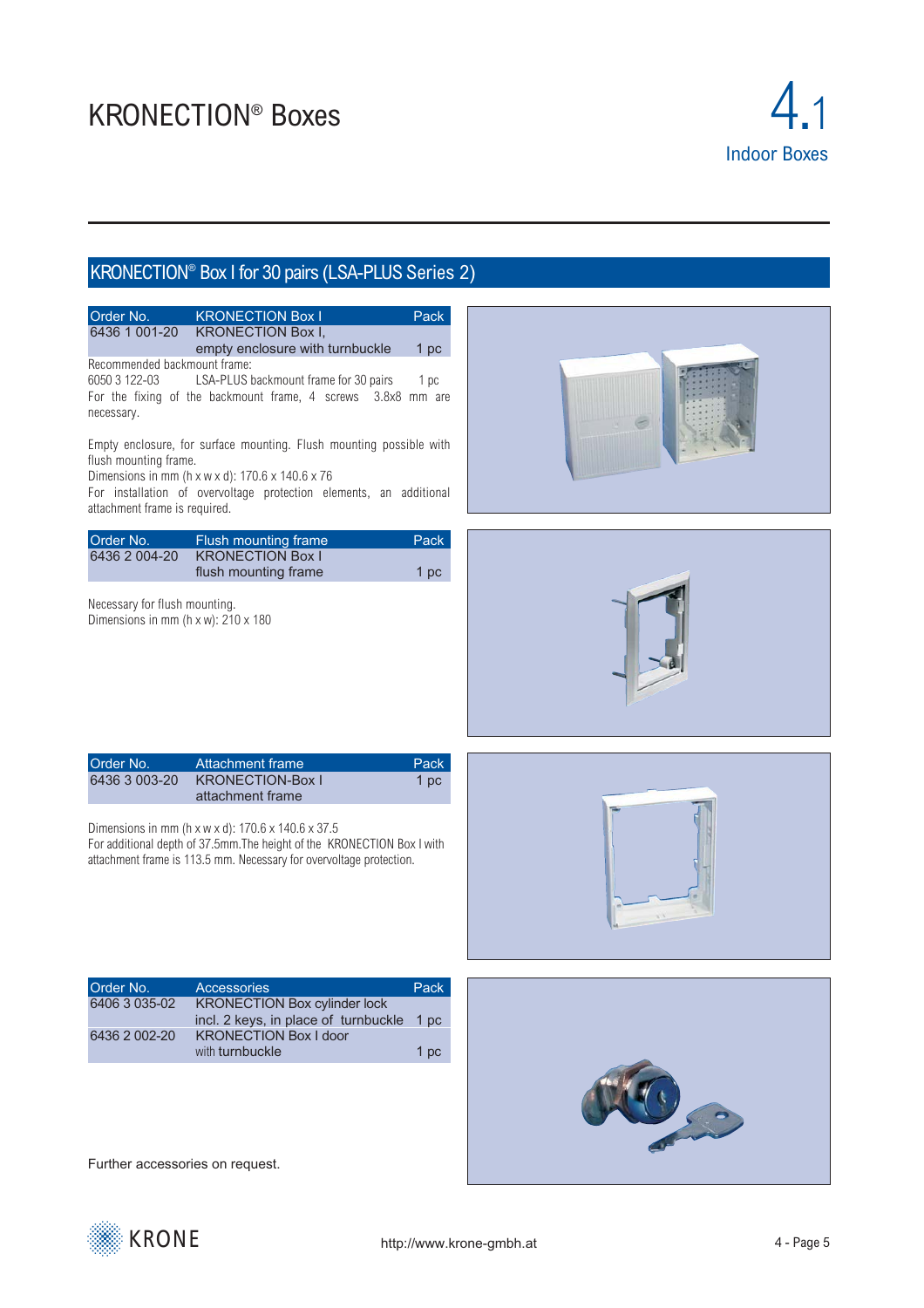# KRONECTION®-Box II for 50 pairs (LSA-PLUS-Series 2)

| Order No.<br>6406 1 001-20                                                           | <b>KRONECTION Box II</b><br><b>KRONECTION Box II</b><br>empty enclosure with turnbuckle                                                                                                                                   | Pack<br>1 <sub>pc</sub> |  |
|--------------------------------------------------------------------------------------|---------------------------------------------------------------------------------------------------------------------------------------------------------------------------------------------------------------------------|-------------------------|--|
| Recommended backmount frame:<br>6050 3 122-05<br>necessary.                          | LSA-PLUS backmount frame for 50 pairs<br>For the fixing of the backmount frame, 4 screws 3.8x8 mm are                                                                                                                     | 1 pc                    |  |
| flush-mounting frame.<br>attachment frame is required.                               | Empty enclosure, for surface mounting. Flush mounting possible with<br>Dimensions in mm ( $h \times w \times d$ ): 215.6 $\times$ 215.6 $\times$ 76<br>For installation of overvoltage protection elements, an additional |                         |  |
| Order No.<br>6406 2 004-20                                                           | Flush mounting frame<br><b>KRONECTION Box II</b><br>flush mounting frame                                                                                                                                                  | Pack<br>1 pc            |  |
| Necessary for flush mounting.<br>Dimensions in mm ( $h \times w$ ): 255 $\times$ 255 |                                                                                                                                                                                                                           |                         |  |
| Order No.<br>6406 3 003-20                                                           | <b>Attachment frame</b><br><b>KRONECTION Box II</b><br>attachment frame                                                                                                                                                   | Pack<br>1 pc            |  |
|                                                                                      | Dimensions in mm (h x w x d): 215.6 x 215.6 x 37.5<br>For additional depth of 37.5mm. The height of the KRONECTION Box II with<br>attachment frame is 113.5 mm. Necessary for overvoltage protection.                     |                         |  |
| Order No.<br>6406 3 035-02<br>6406 2 002-20                                          | <b>Accessories</b><br><b>KRONECTION Box cylinder lock</b><br>incl. 2 keys, in place of turnbuckle<br><b>KRONECTION Box II door</b><br>with turnbuckle                                                                     | Pack<br>1 pc<br>1 pc    |  |
| Further accessories on request.                                                      |                                                                                                                                                                                                                           |                         |  |

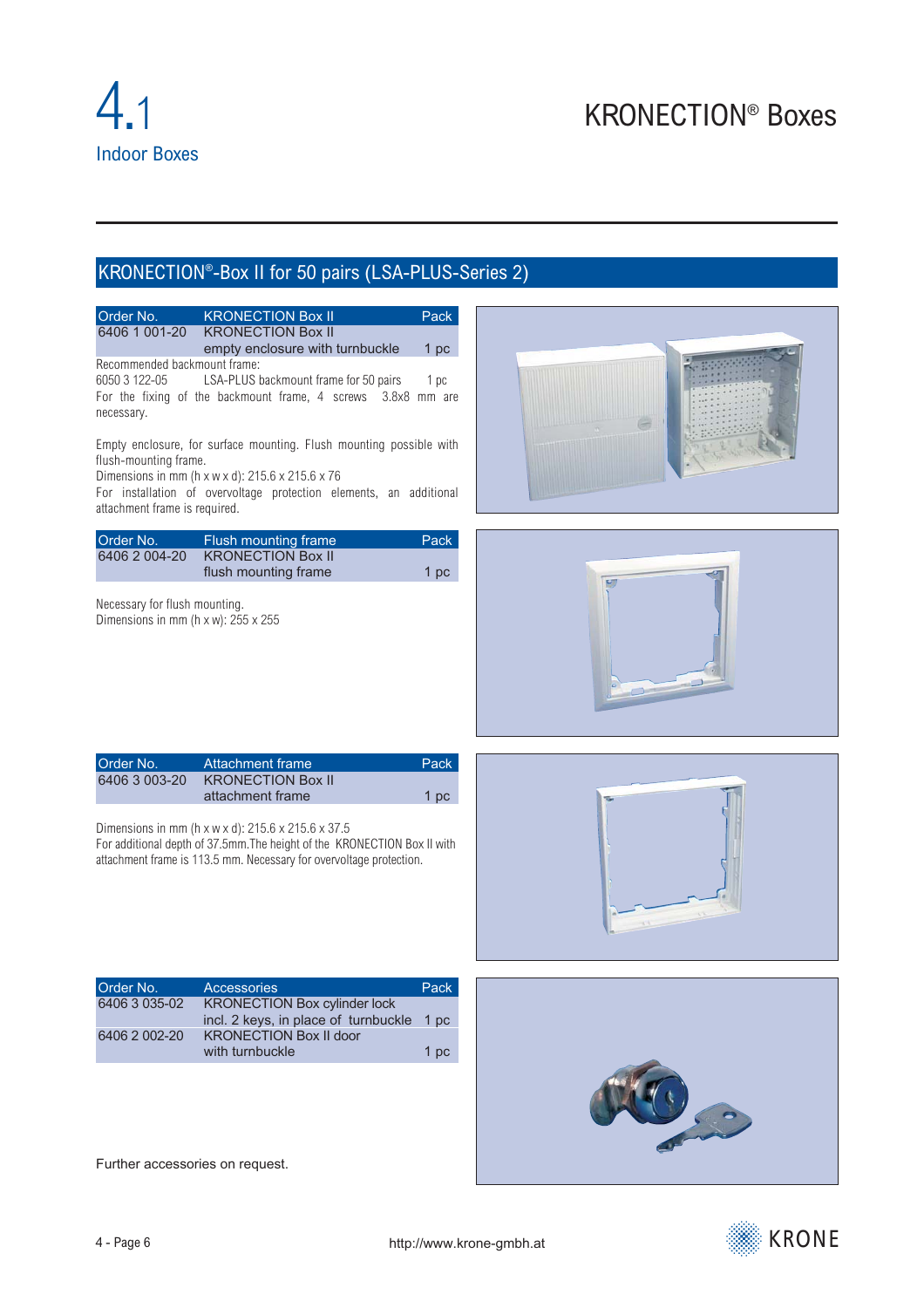

## KRONECTION®-Box III for 100 pairs (LSA-PLUS-Series 2)



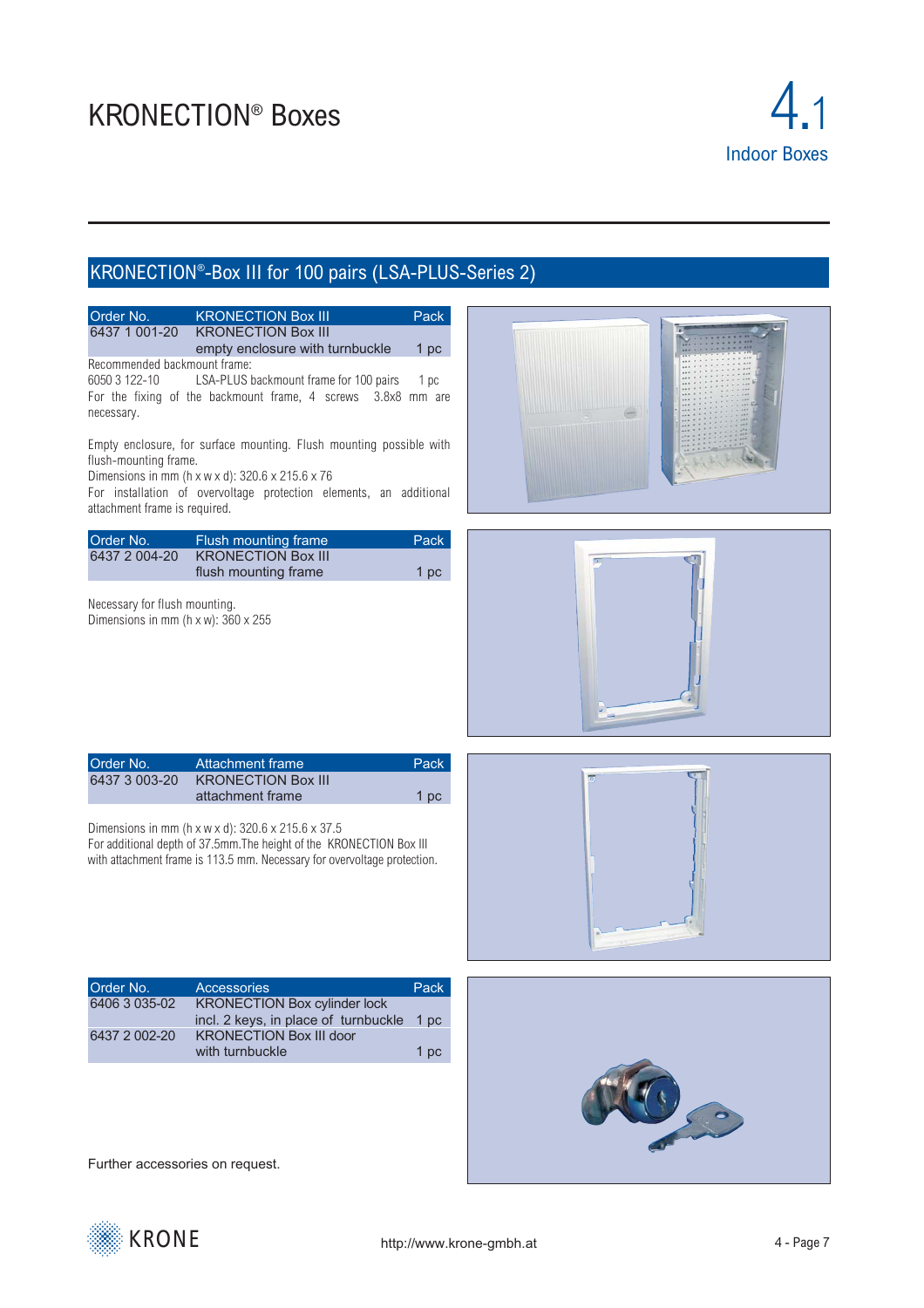## <span id="page-7-0"></span>Compact distribution box for 200 pairs, LSA-PROFIL®distribution box for 340 pairs

Order No. Compact distribution box Pack<br>6803 1 101-00 KVK Compact distribution box **KVK Compact distribution box** empty enclosure with turnbuckle 1 pc Empty enclosure, for surface mounting. Overvoltage protection cannot be

retrofitted. Plate made of plastic (ABS) colour - grey similar RAL 7036 and cover made of steel colour - grey similar RAL 7035.

For max. 200 pairs with LSA-PLUS Series 2 160 pairs with LSA-PROFIL Series 2 120 pairs with LSA-PLUS Series 1

Dimensions in mm (h x w x d):  $320 \times 295 \times 90$ 

| Order No.     | <b>Accessories for KVK</b><br>compact distribution box | Pack |
|---------------|--------------------------------------------------------|------|
| 6050 3 122-10 | LSA backmount frame 2/10<br>for 10 LSA-PLUS-modules    | 1 pc |
| 6736 2 601-10 | <b>KVK-PROFIL frame</b><br>for 8 LSA-PROFIL modules    | 1 pc |
| 6803 2 500-00 | KVK lock with 1 key K600S1                             | 1 pc |
| 0637 0 010-39 | KVK key K600S1, half-round                             | 1 pc |





| Order No.     | LSA-PROFIL distribution box |      |
|---------------|-----------------------------|------|
|               | for 340 pairs               | Pack |
| 0637 0 006-02 | LSA-PROFIL distribution box |      |
|               | for 340 pairs, unequipped   | 1 pc |

Box for 34 LSA-PROFIL modules 2/10 for max. 340 pairs (2 bays - each 170 pairs). Overvoltage protection possible. Box made of steel, cover is fixed with catches.

Colour of cover: Rembrandtin LAKW 219 911.

Cable entry: 45 x 310 mm (BxL) covered with brushes. Dimensions in mm (h x w x d):  $557 \times 440 \times 125$  mm



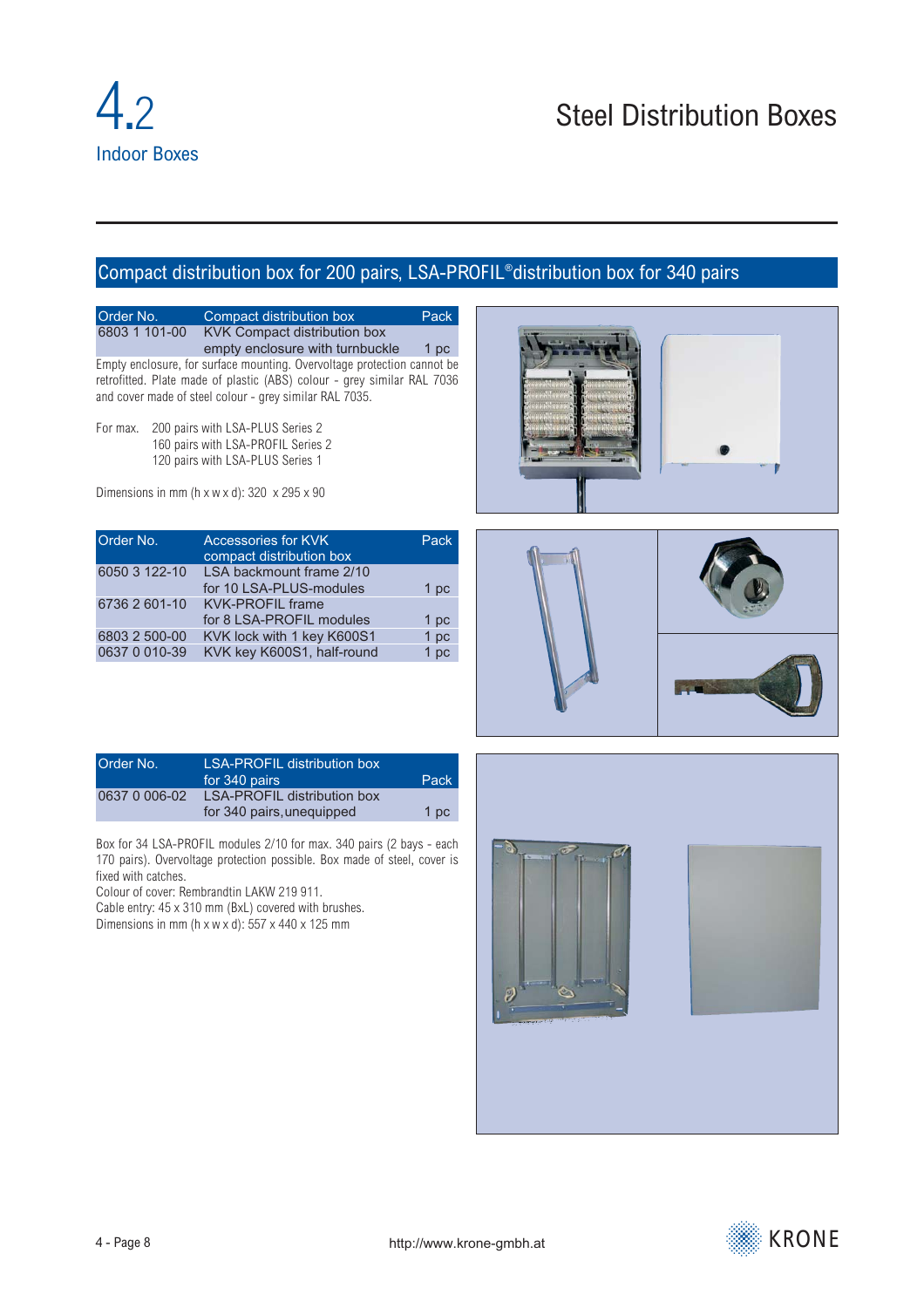

## Distribution box Uni-VKA for 60 pairs up to 420 pairs (LSA-PLUS®-Series 2)

| Order No.     | Distribution box for LSA-PLUS                                        | Pack |
|---------------|----------------------------------------------------------------------|------|
| 7035 1 020-03 | Uni-VKA 2-PLUS, empty, 60pairs                                       | 1 pc |
| 7035 1 040-03 | Uni-VKA 4-PLUS, empty, 120pairs                                      | 1 pc |
| 7035 1 080-03 | Uni-VKA 8-PLUS, empty, 280pairs 1 pc                                 |      |
| 7035 1 120-03 | Uni-VKA 12-PLUS, empty, 420 pairs 1 pc                               |      |
|               | Distribution box with LSA-PLUS-backmount frame for LSA-PLUS-modules. |      |

| Order No.     | Distribution box for LSA-PROFIL<br>and LSA-PLUS-DIN | Pack |
|---------------|-----------------------------------------------------|------|
| 7035 1 020-00 | Uni-VKA 2-PROFIL/DIN, empty,                        |      |
|               | 60/80pairs                                          | 1 pc |
| 7035 1 040-00 | Uni-VKA 4-PROFIL/DIN, empty,                        |      |
|               | 120/120pairs                                        | 1 pc |
| 7035 1 080-00 | Uni-VKA 8-PROFIL/DIN, empty,                        |      |
|               | 280/240pairs                                        | 1 pc |
| 7035 1 120-00 | Uni-VKA 12-PROFIL/DIN, empty,                       |      |
|               | 420/400pairs                                        |      |
|               |                                                     |      |

Distribution box for LSA-PROFIL-modules or DIN-modules.

UniVKA boxes are produced in four sizes for surface mounting. When used indoor, UniVKA boxes are designed to accommodate KRONE LSA PROFIL NT, LSA PROFIL/LSA-PLUS (Series 2) and LSA-PLUS DIN 1/20 modules. The maximum number of pairs required determines the size of the UniVKA box needed.

The UniClip is the central fixing element for modules and fixing material. "Uni" means that the installer decides on site whether DIN or PROFIL modules are to be used.

The standard box comes with magnetic locks and earthing points. Different locking systems are also available and can be retrofitted for application-specific access protection.

Overvoltage protection is possible in all UniVKA boxes: space is available in UniVKA boxes for module sizes of 33mm and more.

| Order No.                  | Lock kit                                   | Pack |
|----------------------------|--------------------------------------------|------|
| 7035 2 600-00              | UniVKA lock, Eurolocks 1332                | 1 pc |
| 7035 2 601-00              | UniVKA lock,                               |      |
|                            | locking mechanism 19                       | 1 pc |
| 7035 2 602-00 UniVKA-lock. |                                            |      |
|                            | locking mechanism 15                       | 1 pc |
|                            | Lock kit for UniVKA including lock bracket |      |

Lock kit for UniVKA including lock bracket

| Order No.     | Cover contact set        | Pack |
|---------------|--------------------------|------|
| 7035 2 610-00 | UniVKA Cover contact set | 1 pc |

Cover contact set (type Cherry DC 1)



#### Technical data VKA:

| Consisting of:  | a base plate, the box top with cable entry from top<br>or bottom, as well as kits for fitting connection<br>components. |                            |
|-----------------|-------------------------------------------------------------------------------------------------------------------------|----------------------------|
| Protection:     | IP 40 according to DIN 40050 (depending on<br>assembly and components)                                                  |                            |
| Painting:       | Cover: RAL 7032 (pebble-grey)<br>Cable entries: white                                                                   |                            |
| Delivered with: | Jumper wire quides, marking sheets and<br>screws for mounting.                                                          |                            |
| Dimensions:     | Distribution box                                                                                                        | hxwxd in mm                |
|                 | UniVKA <sub>2</sub>                                                                                                     | $230 \times 320 \times 95$ |
|                 | UniVKA 4                                                                                                                | $320 \times 320 \times 95$ |
|                 | UniVKA 8                                                                                                                | $320 \times 520 \times 95$ |
|                 | UniVKA 12                                                                                                               | $520 \times 520 \times 95$ |

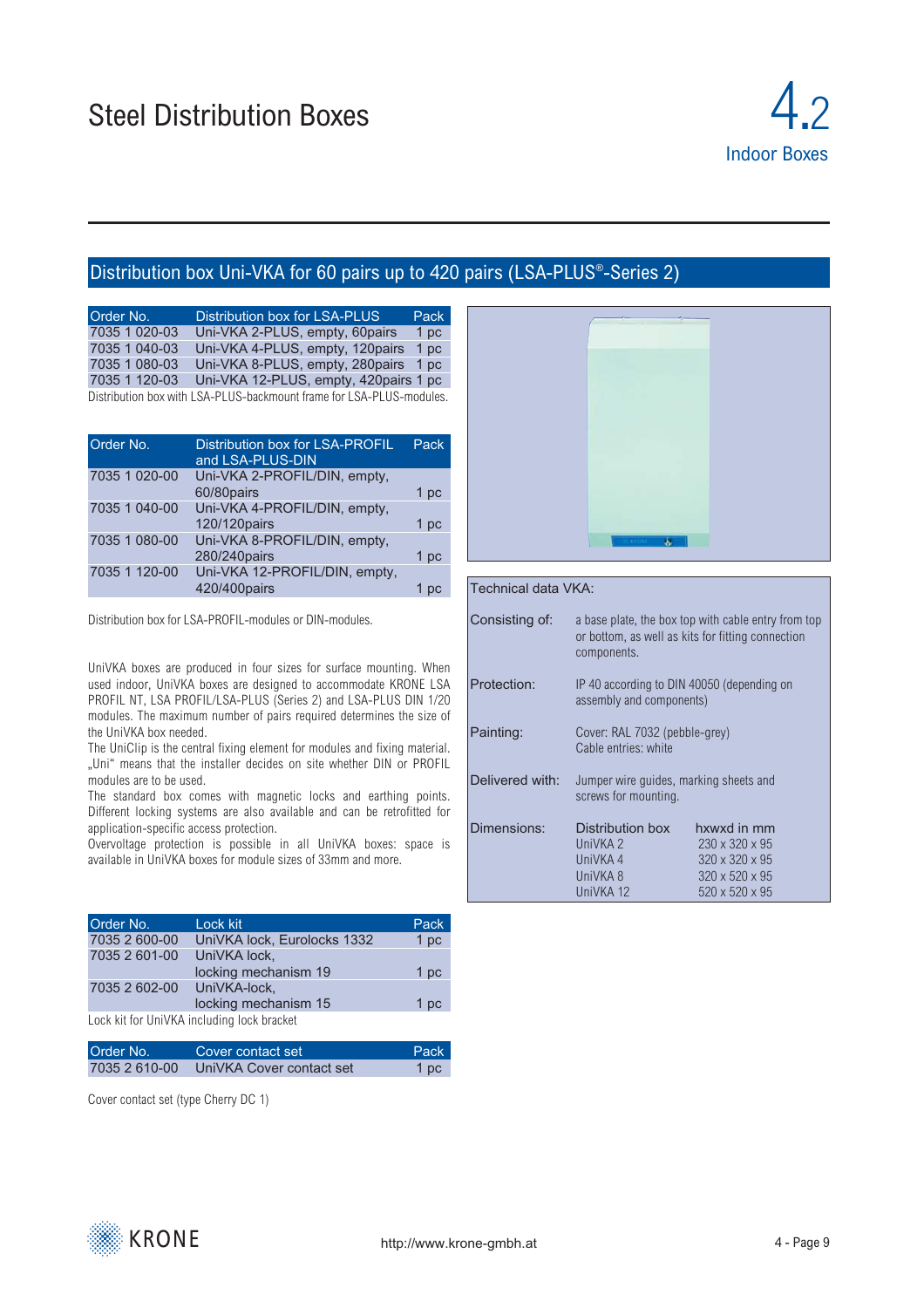# Wall Mount Distribution Boxes

## <span id="page-9-0"></span>Connection-BOX for LSA-PLUS® for 200 pairs up to 1360 pairs

| Order No.     | Distribution box for 200 pairs  | Pack |
|---------------|---------------------------------|------|
| 6428 2 404-00 | Connection Box 500-h, 200 pairs |      |
|               | 700x240x110mm (hxwxd)           | 1 pc |
| 6428 2 397-00 | Connection Box 500-b, 200 pairs |      |
|               | 350x420x110mm (hxwxd)           | 1 pc |

Connection Box 500-h with 1 backmount frame for 200 pairs. Connection Box 500-b with 2 backmount frames 100 pairs each.



| Order No.     | Distribution box for 340 pairs | Pack |
|---------------|--------------------------------|------|
| 6532 2 009-00 | Connection Box 510, 340 pairs  |      |
|               | 1000x300x130mm (hxwxd)         | 1 pc |

Connection Box 510 with 1 backmount frame for 340 pairs.

| Order No.     | Distribution box for 680 pairs | Pack |
|---------------|--------------------------------|------|
| 6532 2 010-00 | Connection Box 520, 680 pairs  |      |
|               | 1000x500x130mm (hxwxd)         | 1 pc |

Connection Box 520 with 2 backmount frames, 340 pairs each.

| Order No.     | Distribution box for 1020 pairs | Pack |
|---------------|---------------------------------|------|
| 6532 2 011-00 | Connection Box 530, 1020 pairs  |      |
|               | 1000x750x130mm (hxwxd)          | 1 pc |

Connection Box 530 with 3 backmount frames, 340 pairs each.

| Order No.     | Distribution box for 1360 pairs | Pack |
|---------------|---------------------------------|------|
| 6532 2 008-00 | Connection Box 540, 1360 pairs  |      |
|               | 1000x1000x120mm (hxwxd)         | 1 pc |

Connection Box 540 with 4 backmount frames, 340 pairs each. Version with 2 doors.

## Technical data Connection Box: Consisting of: Distribution box for wall mounting to be added. Made of steel. Door catch is on the right / this can be altered so that the catch is on the left. Turnbuckle lock. Cable entries from the roof and from the floor closed with covers. Delivery completely assembled with backmountframes and jumpering guides. Protection: IP 54 according to DIN 40050 Painting: Powder-coated, slightly structured, RAL 7032



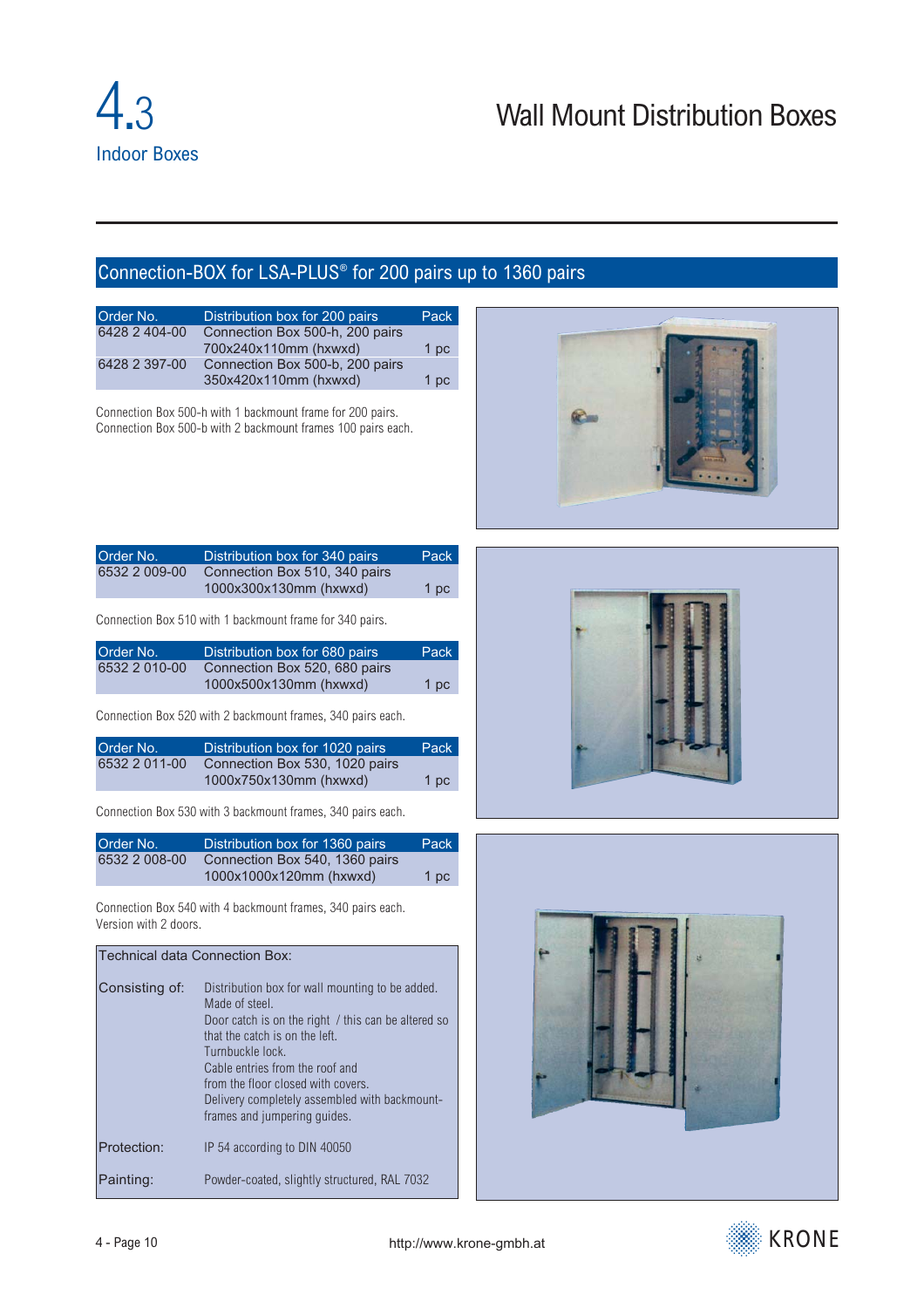

# Wall mount distribution box KWP for LSA-PROFIL<sup>®</sup> for 300 pairs up to 1600 pairs

| 6569 1 012-32       | Distribution box for 300 pairs<br>Pack                                                                                                                                                                                                                                                                                                                                                                                                                                                                               |
|---------------------|----------------------------------------------------------------------------------------------------------------------------------------------------------------------------------------------------------------------------------------------------------------------------------------------------------------------------------------------------------------------------------------------------------------------------------------------------------------------------------------------------------------------|
|                     | KWP 300 with square lock<br>1 pc<br>Dimensions in mm (h x w x d): $600 \times 600 \times 255.5$<br>With 2 PROFIL system distribution racks for 300 pairs LSA-PROFIL 2/10                                                                                                                                                                                                                                                                                                                                             |
| Weight: 30kg        |                                                                                                                                                                                                                                                                                                                                                                                                                                                                                                                      |
| Order No.           | Distribution box for 500 pairs<br>Pack                                                                                                                                                                                                                                                                                                                                                                                                                                                                               |
| 6569 1 012-33       | KWP 500 with square lock<br>1 pc                                                                                                                                                                                                                                                                                                                                                                                                                                                                                     |
| Weight: 32 kg       | Dimensions in mm ( $h \times w \times d$ ): 1000 $\times$ 600 $\times$ 255.5<br>With 2 PROFIL system distribution racks for 500 pairs LSA-PROFIL 2/10                                                                                                                                                                                                                                                                                                                                                                |
| Order No.           | Distribution box for 800 pairs<br>Pack                                                                                                                                                                                                                                                                                                                                                                                                                                                                               |
| 6569 1 012-34       | KWP 800 with square lock<br>1 <sub>pc</sub>                                                                                                                                                                                                                                                                                                                                                                                                                                                                          |
| Weight: 53 kg       | Dimensions in mm (h x w x d): 1200 x 600 x 255.5<br>With 2 PROFIL system distribution racks for 800 pairs LSA-PROFIL 2/10                                                                                                                                                                                                                                                                                                                                                                                            |
| Order No.           | Distribution box for 1200 pairs<br>Pack                                                                                                                                                                                                                                                                                                                                                                                                                                                                              |
| 6569 1 012-35       | KWP 1200 with square lock<br>1 pc                                                                                                                                                                                                                                                                                                                                                                                                                                                                                    |
|                     | Dimensions in mm (h x w x d): 1200 x 800 x 255.5                                                                                                                                                                                                                                                                                                                                                                                                                                                                     |
| Weight: 68 kg       | With 3 PROFIL system distribution racks for 1200 pairs LSA-PROFIL 2/10                                                                                                                                                                                                                                                                                                                                                                                                                                               |
| Order No.           | Distribution box for 1600 pairs<br>Pack                                                                                                                                                                                                                                                                                                                                                                                                                                                                              |
| 6569 1 012-36       | KWP 1600 with square lock<br>1 pc                                                                                                                                                                                                                                                                                                                                                                                                                                                                                    |
| Weight: 85 kg       | Dimensions in mm (h x w x d): 1200 x 1000 x 255.5<br>With 4 PROFIL system distribution racks for 1600 pairs LSA-PROFIL 2/10                                                                                                                                                                                                                                                                                                                                                                                          |
|                     |                                                                                                                                                                                                                                                                                                                                                                                                                                                                                                                      |
| Order No.           | Pack<br>Accessories                                                                                                                                                                                                                                                                                                                                                                                                                                                                                                  |
| 5535 3 901-00       | Profile half-cylinder with                                                                                                                                                                                                                                                                                                                                                                                                                                                                                           |
|                     | lock mechanism Z1, with 3 keys<br>1 pc                                                                                                                                                                                                                                                                                                                                                                                                                                                                               |
| 5267 3 342-02       | KRONE 19 lock system<br>1 pc                                                                                                                                                                                                                                                                                                                                                                                                                                                                                         |
| 5267 3 383-52       | Key for KRONE 19 lock system<br>1 pc                                                                                                                                                                                                                                                                                                                                                                                                                                                                                 |
| 6569 3 052-10       | Row arrangement set for KV, KW, KS                                                                                                                                                                                                                                                                                                                                                                                                                                                                                   |
|                     | (sealing material, standard parts)<br>1 pc                                                                                                                                                                                                                                                                                                                                                                                                                                                                           |
| Technical data KWP: |                                                                                                                                                                                                                                                                                                                                                                                                                                                                                                                      |
| Consisting of:      | Distribution box for wall mounting to be added.<br>Floor, roof, side walls and rear wall designed as a<br>welded structure made of 1.5mm steel sheet.<br>Document holder fitted on the inside of the door.<br>Door catch is on the right/ this can be altered so<br>that the catch is on the left. The pivoted lock permits<br>the use of different lock mechanisms.<br>Lock system see under accessories.<br>The cabinet comes with cable glands in different<br>numbers and sizes in the floor and roof panels for |
|                     | cable insertion (cable sleeves).                                                                                                                                                                                                                                                                                                                                                                                                                                                                                     |
| Protection:         | IP 54 according to DIN 40050                                                                                                                                                                                                                                                                                                                                                                                                                                                                                         |





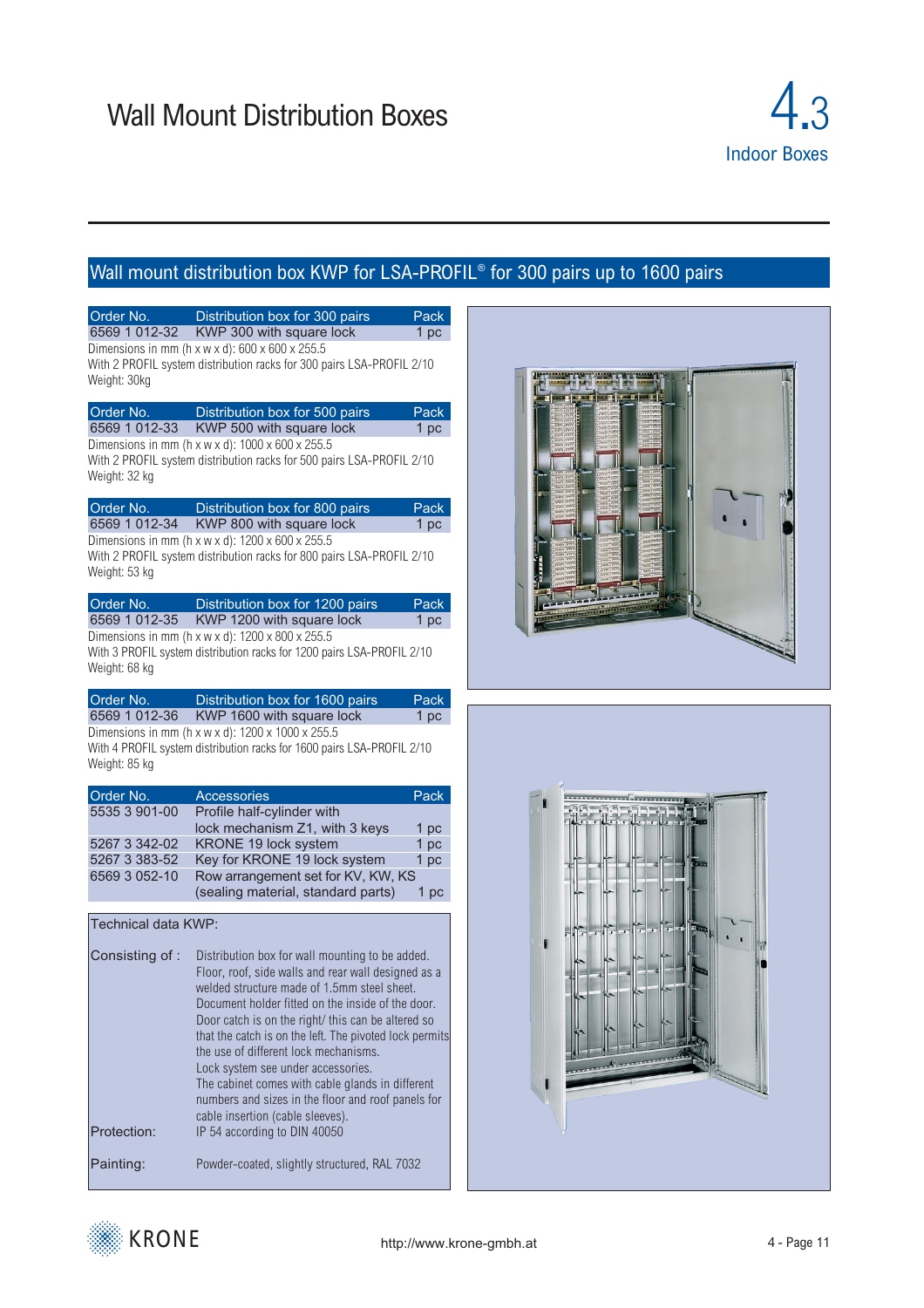## <span id="page-11-0"></span>Free-standing distribution cabinet KSL for LSA-PLUS® for 1000 pairs up to 2500 pairs

Order No. **Distribution cabinet for 1000 pairs** Pack 6565 1 200-00 KSL 1000 with square lock 1 pc KSL 1000 with square lock 6569 2 022-12 KSP 1400 Socket 600x405x100mm 1 pc 6569 2 022-02 KSP 1400 Socket 600x405x200mm 1 pc Dimensions in mm ( $h \times w \times d$ ): 2000  $\times$  600  $\times$  405, weight: 105 kg With distribution rack prepared for 2 LSA-PLUS backmount frames (Pitch 25 mm, depth max 80 mm) Recommended backmount frame: 6442 3 150-50 Backmount frame for 50 modules, depth 50 mm

Order No. Distribution cabinet for 1500 pairs 6565 1 201-00 KSL 1500 with square lock 1 pc 6569 2 022-13 KSP 2100 Socket 800x405x100mm 1 pc 6569 2 022-03 KSP 2100 Socket 800x405x200mm 1 pc Dimensions in mm (h x w x d):  $2000 \times 800 \times 405$ , weight: 119 kg With distribution rack prepared for 3 LSA-PLUS-backmount frames (Pitch 25 mm, depth max 80 mm)

Recommended backmount frame:<br>6442 3 150-50 Backmount Backmount frame for 50 modules, depth 50 mm

Order No. Distribution cabinet for 2000 pairs Pack 6565 1 202-00 KSL 2000 with square lock 1 pc 6569 2 022-14 KSP 2800 Socket 1000x405x100mm 1 pc 6569 2 022-04 KSP 2800 Socket 1000x405x200mm 1 pc Dimensions in mm (h x w x d): 2000 x 1000 x 405, weight: 141 kg With distribution rack prepared for 4 LSA-PLUS-backmount frames

(Pitch 25 mm, depth max 80 mm) Recommended backmount frame:

6442 3 150-50 Backmount frame for 50 modules, depth 50 mm

Order No. **Distribution cabinet for 2500 pairs** Pack<br>6565 1 203-00 KSL 2500 with square lock 1 pc KSL 2500 with square lock 6569 2 022-15 KSP 3500 Socket 1200x405x100mm 1 pc 6569 2 022-05 KSP 3500 Socket 1200x405x100mm 1 pc Dimensions in mm (h x w x d): 2000 x 1200 x 405, weight: 164 kg With distribution rack prepared for 5 LSA-PLUS-backmount frames (Pitch 25 mm, depth max 80 mm) Recommended backmount frame: 6442 3 150-50 Backmount frame for 50 modules, depth 50 mm

| Order No.     | <b>Accessories</b>                 | Pack |
|---------------|------------------------------------|------|
| 5535 3 901-00 | Profile half-cylinder with         |      |
|               | lock mechanism Z1, with 3 keys     | 1 pc |
| 5267 3 342-02 | KRONE 19 lock system               | 1 pc |
| 5267 3 383-52 | Key for KRONE 19 lock system       | 1 pc |
| 6569 3 052-10 | Row arrangement set for KV, KW, KS |      |
|               | (sealing material, standard parts) | 1 pc |



#### Technical data KSL: Consisting of: Free-standing distribution cabinet to be added. Floor, roof, side walls and rear wall designed as a welded structure made of 2 mm steel sheet. Document holder fitted on the inside of the door. Door catch is on the right/ this can be altered so that the catch is on the left. (KSL 2500 with two doors) The pivoted lock permits the use of different lock mechanisms (Square lock is standard). Lock systems see under accessories. Split roof and floor panels with sponge-rubber seal for cable entry.

Protection: IP 32 according to DIN 40050 Painting: Powder-coated, slightly structured, RAL 7032

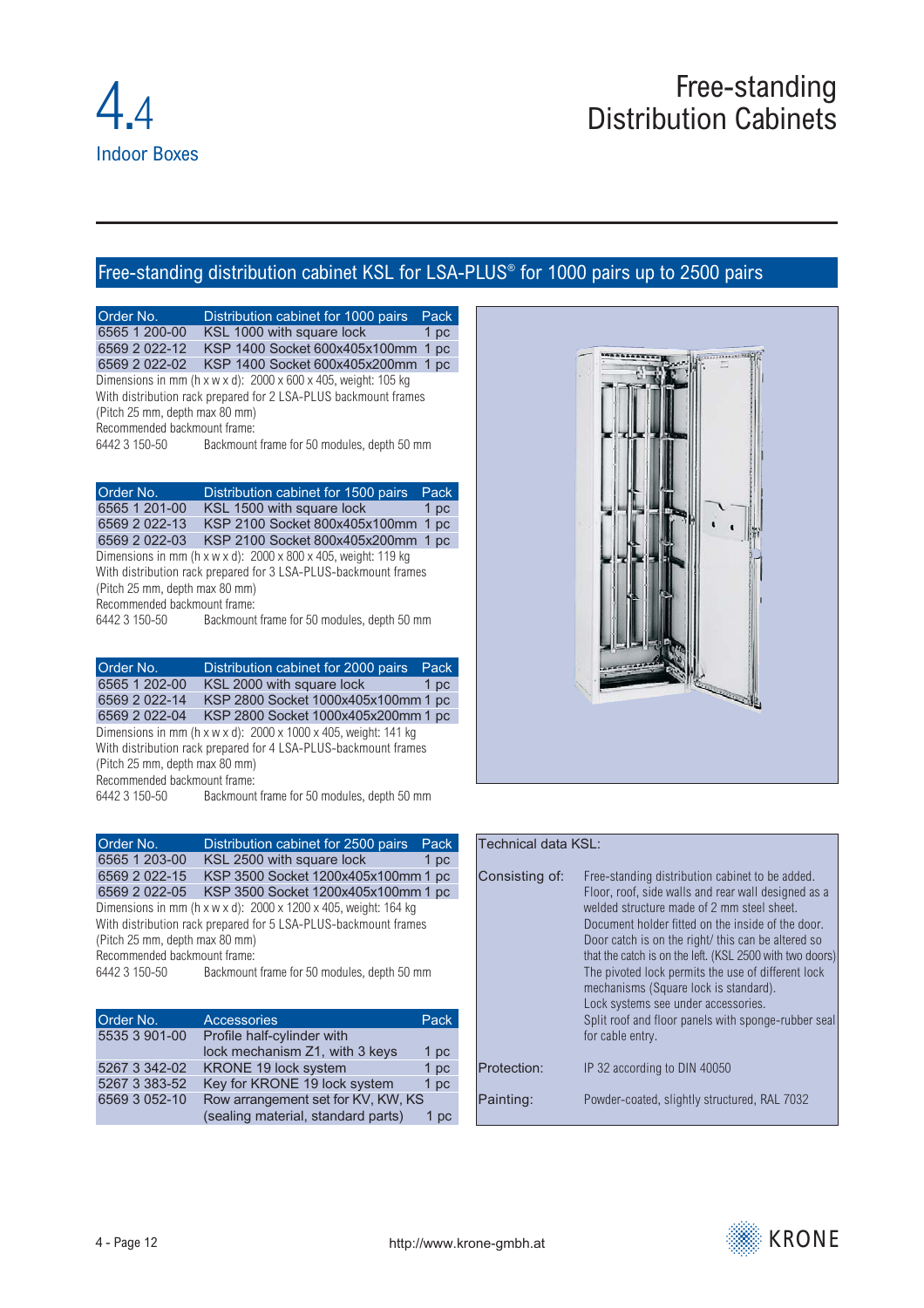

## Free-standing distribution cabinet KSP for LSA-PROFIL® for 1400 pairs up to 3500 pairs

| Order No.     | Distribution cabinet for 1400 pairs | Pack |
|---------------|-------------------------------------|------|
| 6569 1 012-02 | KSP 1400 with square lock           | 1 pc |
| 6569 2 022-12 | KSP 1400 Socket 600x405x100mm 1 pc  |      |
| 6569 2 022-02 | KSP 1400 Socket 600x405x200mm 1 pc  |      |

Dimensions in mm (h x w x d): 2000 x 600 x 405, weight: 101 kg With 2 PROFIL system distribution racks for 1400 pairs LSA-PROFIL 2/10

| Order No.     | Distribution cabinet for 2100 pairs | Pack |
|---------------|-------------------------------------|------|
| 6569 1 012-03 | KSP 2100 with square lock           | 1 pc |
| 6569 2 022-13 | KSP 2100 Socket 800x405x100mm 1 pc  |      |
| 6569 2 022-03 | KSP 2100 Socket 800x405x200mm 1 pc  |      |

Dimensions in mm (h x w x d): 2000 x 800 x 405, weight: 118 kg With 3 PROFIL system distribution racks for 2100 pairs LSA-PROFIL 2/10

| Order No.     | Distribution cabinet for 2800 pairs | Pack |
|---------------|-------------------------------------|------|
| 6569 1 012-04 | KSP 2800 with square lock           | 1 pc |
| 6569 2 022-14 | KSP 2800 Socket 1000x405x100mm 1 pc |      |
| 6569 2 022-04 | KSP 2800 Socket 1000x405x200mm 1 pc |      |

Dimensions in mm (h x w x d): 2000 x 1000 x 405, weight: 139 kg With 4 PROFIL system distribution racks for 2800 pairs LSA-PROFIL 2/10

| Order No.     | Distribution cabinet for 3500 pairs | Pack |
|---------------|-------------------------------------|------|
| 6569 1 012-05 | KSP 3500 with square lock           | 1 pc |
| 6569 2 022-15 | KSP 3500 Socket 1200x405x100mm 1 pc |      |
| 6569 2 022-05 | KSP 3500 Socket 1200x405x200mm 1 pc |      |

Dimensions in mm (h x w x d): 2000 x 1200 x 405, weight: 162 kg With 5 PROFIL system distribution racks for 3500 pairs LSA-PROFIL 2/10

| Order No.     | <b>Accessories</b>                 | Pack      |
|---------------|------------------------------------|-----------|
| 5535 3 901-00 | Profile half-cylinder with         |           |
|               | lock mechanism Z1, with 3 keys     | 1 pc      |
| 5267 3 342-02 | KRONE 19 lock system               | 1 pc      |
| 5267 3 383-52 | Key for KRONE 19 lock system       | 1 pc      |
| 6569 3 052-10 | Row arrangement set for KV, KW, KS |           |
|               | (sealing material, standard parts) | <b>DC</b> |



## Technical data KSP: Consisting of: Free-standing distribution cabinet to be added. Floor, roof, side walls and rear wall designed as a welded structure made of 2 mm steel sheet. Document holder fitted on the inside of the door. Door catch is on the right/ this can be altered so that the catch is on the left. (KSP 3500 with two doors) The pivoted lock permits the use of different lock mechanisms (Square lock is standard). Lock systems see under accessories. Split roof and floor panels with sponge-rubber seal for cable entry. Protection: IP 32 according to DIN 40050 Painting: Powder-coated, slightly structured, RAL 7032